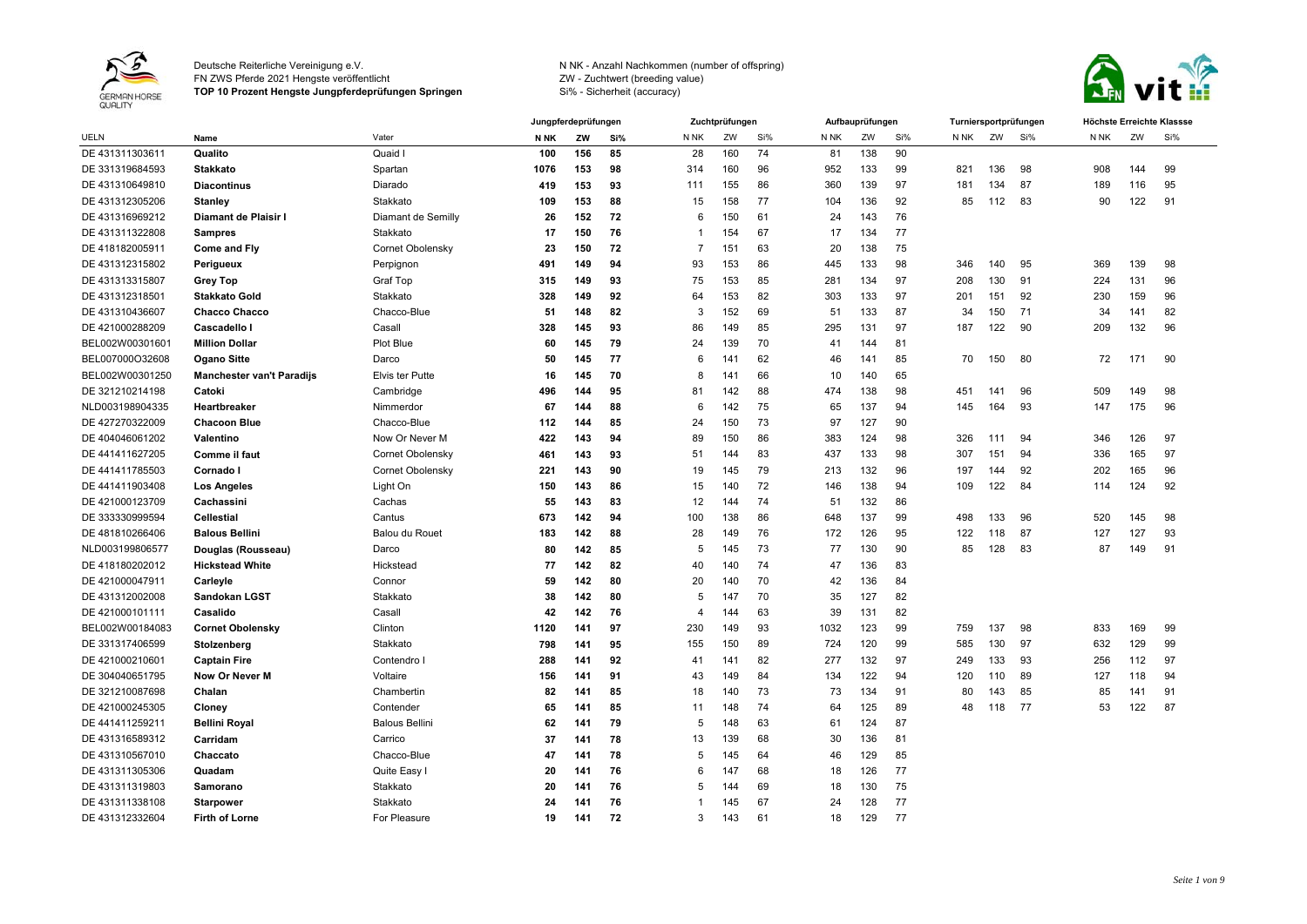

FN ZWS Pferde 2021 Hengste veröffentlicht

**TOP 10 Prozent Hengste Jungpferdeprüfungen Springen**



|                 |                         |                     |             | Jungpferdeprüfungen |     |                | Zuchtprüfungen  |     |      | Aufbauprüfungen |     |      |     | Turniersportprüfungen | Höchste Erreichte Klassse |     |     |
|-----------------|-------------------------|---------------------|-------------|---------------------|-----|----------------|-----------------|-----|------|-----------------|-----|------|-----|-----------------------|---------------------------|-----|-----|
| <b>UELN</b>     | Name                    | Vater               | <b>N NK</b> | ZW                  | Si% | N NK           | ZW              | Si% | N NK | ZW              | Si% | N NK | ZW  | Si%                   | N NK                      | ZW  | Si% |
| DE 431319726905 | Canstakko               | Canturo             | 228         | 140                 | 91  | 40             | 147             | 82  | 216  | 123             | 96  | 195  | 129 | 92                    | 208                       | 130 | 96  |
| DE 431312359501 | <b>Salito</b>           | Stakkato            | 119         | 140                 | 89  | 26             | 149             | 80  | 106  | 121             | 93  | 109  | 124 | 87                    | 112                       | 126 | 93  |
| DE 431312314203 | <b>Spartacus</b>        | Stakkato            | 128         | 140                 | 85  | 12             | 143             | 69  | 124  | 128             | 93  | 117  | 134 | 86                    | 132                       | 129 | 94  |
| DE 418180179906 | <b>Cornet's Balou</b>   | Cornet Obolensky    | 33          | 140                 | 80  | 3              | 149             | 69  | 32   | 121             | 83  |      |     |                       |                           |     |     |
| BEL002W00270825 | <b>Dallas VDL</b>       | Douglas (Rousseau)  | 45          | 140                 | 79  | 2              | 142             | 67  | 44   | 128             | 83  |      |     |                       |                           |     |     |
| DE 421000307801 | Cartano                 | Carthago            | 22          | 140                 | 75  | $\Omega$       | 139             | 66  | 22   | 133             | 77  | 31   | 117 | 70                    | 32                        | 138 | 82  |
| NLD003200107028 | <b>Harley VDL</b>       | Heartbreaker        | 54          | 140                 | 75  | $\overline{2}$ | 134             | 57  | 54   | 138             | 85  | 45   | 163 | 73                    | 45                        | 156 | 85  |
| DE 431310060309 | Cadanos                 | Catoki              | 20          | 140                 | 71  | 3              | 14 <sup>1</sup> | 60  | 19   | 131             | 76  |      |     |                       |                           |     |     |
| DE 321210021987 | Carthago                | Capitol I           | 614         | 139                 | 97  | 180            | 138             | 93  | 537  | 133             | 99  | 560  | 143 | 98                    | 579                       | 164 | 99  |
| DE 327271025998 | <b>Chacco-Blue</b>      | Chambertin          | 1192        | 139                 | 96  | 95             | 146             | 89  | 1169 | 123             | 99  | 1097 | 141 | 98                    | 1272                      | 178 | 99  |
| DE 321210094497 | Levisto                 | Leandro             | 358         | 139                 | 95  | 108            | 140             | 89  | 317  | 131             | 98  | 281  | 141 | 96                    | 291                       | 140 | 97  |
| DE 421000564311 | Casallco                | Casall              | 200         | 139                 | 87  | 19             | 145             | 73  | 189  | 124             | 95  |      |     |                       |                           |     |     |
| DE 431310849507 | Messenger               | Montender           | 201         | 139                 | 85  | -8             | 143             | 67  | 198  | 125             | 96  | 128  | 103 | 86                    | 147                       | 138 | 94  |
| BEL007000V39940 | Vagabond de la Pomme    | Vigo D'Arsouilles   | 85          | 139                 | 80  | 13             | 14 <sup>′</sup> | 65  | 82   | 127             | 88  |      |     |                       |                           |     |     |
| DE 431312314108 | Semper Fi               | Stakkato            | 28          | 139                 | 79  | 4              | 142             | 70  | 28   | 126             | 82  |      |     |                       |                           |     |     |
| DE 441411131805 | Cornado II              | Cornet Obolensky    | 43          | 139                 | 78  | 4              | 140             | 64  | 43   | 130             | 86  | 36   | 144 | 74                    | 37                        | 168 | 83  |
| DE 431312349406 | <b>Stakko</b>           | Stakkato            | 34          | 139                 | 77  | 4              | 143             | 64  | 32   | 125             | 83  | 34   | 105 | 71                    | 35                        | 123 | 82  |
| DE 421000339405 | Diarado                 | Diamant de Semilly  | 1113        | 138                 | 96  | 239            | 138             | 91  | 1025 | 130             | 99  | 774  | 131 | 98                    | 911                       | 133 | 99  |
| FRA00191446545F | Diamant de Semilly      | Le Tot de Semilly   | 364         | 138                 | 92  | 60             | 135             | 83  | 332  | 132             | 97  | 371  | 154 | 95                    | 407                       | 173 | 98  |
| DE 431319101303 | Comte                   | Contendro I         | 173         | 138                 | 91  | 53             | 146             | 83  | 140  | 121             | 94  | 110  | 112 | 85                    | 120                       | 101 | 93  |
| DE 421000244601 | Cero I                  | Calido I            | 118         | 138                 | 90  | 28             | 137             | 82  | 115  | 130             | 93  | 102  | 119 | 85                    | 107                       | 132 | 92  |
| DE 421000009408 | Crunch                  | Clarimo             | 100         | 138                 | 83  | 11             | 141             | 68  | 94   | 127             | 91  | 53   | 113 | 75                    | 65                        | 136 | 89  |
| DE 431316946109 | <b>Lord Fauntleroy</b>  | Lord Pezi           | 62          | 138                 | 81  | 12             | 142             | 68  | 57   | 126             | 87  |      |     |                       |                           |     |     |
| NLD003199610385 | Orlando                 | Heartbreaker        | 67          | 138                 | 79  | $\overline{7}$ | 133             | 63  | 67   | 136             | 88  | 65   | 149 | 81                    | 65                        | 159 | 89  |
| DE 421000294508 | Canturat                | Canturo             | 29          | 138                 | 78  | -1             | 144             | 68  | 28   | 121             | 81  |      |     |                       |                           |     |     |
| BEL015Z55706210 | <b>Dominator Z</b>      | Diamant de Semilly  | 66          | 138                 | 78  | 8              | 137             | 63  | 60   | 131             | 86  |      |     |                       |                           |     |     |
| DE 431316600512 | <b>Light My Fire</b>    | Light On            | 35          | 138                 | 78  | 7              | 141             | 69  | 29   | 126             | 79  |      |     |                       |                           |     |     |
| DE 421000285307 | Calmando                | Calido I            | 24          | 138                 | 77  | $\overline{2}$ | 14 <sup>′</sup> | 67  | 24   | 127             | 80  |      |     |                       |                           |     |     |
| BEL002W0022776  | <b>Elvis ter Putte</b>  | Diamant de Semilly  | 61          | 138                 | 77  | 3              | 137             | 60  | 61   | 131             | 87  | 50   | 138 | 72                    | 58                        | 141 | 88  |
| DE 431316715110 | <b>Lord Pizzaro</b>     | Lord Pezi           | 41          | 138                 | 76  | -1             | 143             | 60  | 41   | 124             | 85  |      |     |                       |                           |     |     |
| DE 418181294212 | <b>Special Effect</b>   | Stakko              | 22          | 138                 | 71  | 3              | 140             | 59  | 20   | 127             | 75  |      |     |                       |                           |     |     |
| DE 321210149897 | Contendro I             | Contender           | 1787        | 137                 | 98  | 459            | 145             | 95  | 1548 | 120             | 99  | 1451 | 124 | 99                    | 1579                      | 128 | 99  |
| BEL002W00001387 | Darco                   | Lugano van la Roche | 214         | 137                 | 92  | 28             | 133             | 81  | 203  | 134             | 97  | 304  | 149 | 96                    | 312                       | 162 | 98  |
| DE 418180274004 | Chap                    | Cellestial          | 148         | 137                 | 88  | 12             | 137             | 75  | 144  | 130             | 94  | 136  | 120 | 89                    | 140                       | 149 | 94  |
| DE 441411244806 | Capistrano              | Cornet Obolensky    | 129         | 137                 | 87  | 12             | 140             | 75  | 123  | 126             | 93  | 80   | 127 | 82                    | 83                        | 136 | 91  |
| DE 421000112310 | Crumble                 | Colman              | 102         | 137                 | 86  | 12             | 140             | 75  | 99   | 127             | 91  |      |     |                       |                           |     |     |
| DE 304045991294 | Montender               | Contender           | 83          | 137                 | 86  | 16             | 135             | 75  | 76   | 130             | 91  | 72   | 126 | 85                    | 75                        | 140 | 90  |
| BEL002W00229941 | Eldorado van de Zeshoek | Clinton             | 136         | 137                 | 83  | 8              | 138             | 65  | 132  | 128             | 93  | 133  | 128 | 87                    | 144                       | 170 | 94  |
| NLD003201110170 | Diathago                | Diamant de Semilly  | 43          | 137                 | 80  | 3              | 133             | 68  | 42   | 134             | 84  |      |     |                       |                           |     |     |
| DE 421000407611 | Cassoulet               | Casall              | 36          | 137                 | 76  | 6              | 139             | 64  | 34   | 127             | 81  |      |     |                       |                           |     |     |
| DE 431310342407 | Commissario             | Catoki              | 24          | 137                 | 73  | 4              | 140             | 61  | 22   | 125             | 78  |      |     |                       |                           |     |     |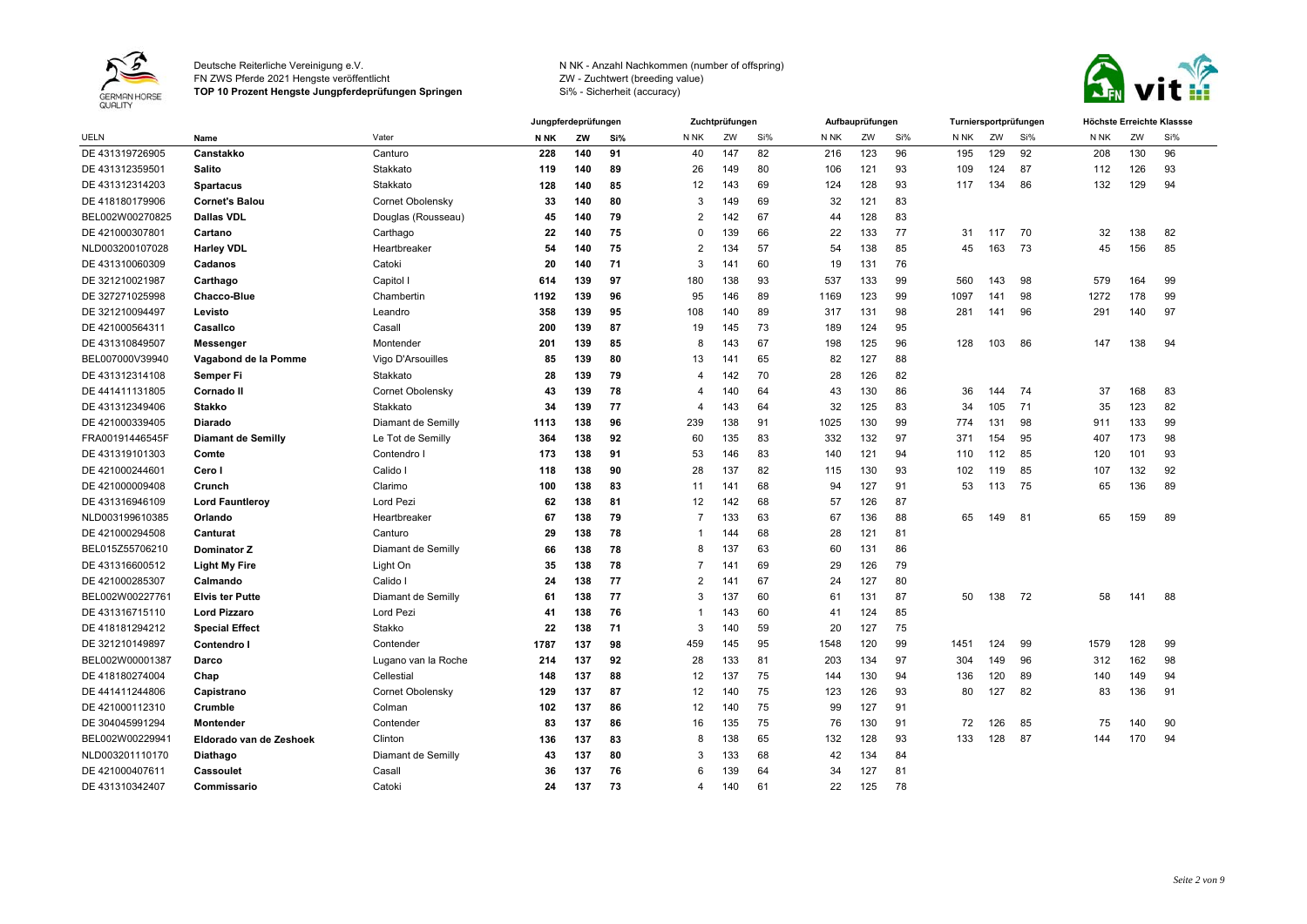

FN ZWS Pferde 2021 Hengste veröffentlicht

**TOP 10 Prozent Hengste Jungpferdeprüfungen Springen**



|                 |                             |                       |      | Jungpferdeprüfungen |     |          | Zuchtprüfungen |     |      | Aufbauprüfungen |     |      |     | Turniersportprüfungen | Höchste Erreichte Klassse |     |     |
|-----------------|-----------------------------|-----------------------|------|---------------------|-----|----------|----------------|-----|------|-----------------|-----|------|-----|-----------------------|---------------------------|-----|-----|
| <b>UELN</b>     | Name                        | Vater                 | N NK | ZW                  | Si% | N NK     | ZW             | Si% | N NK | ZW              | Si% | N NK | ZW  | Si%                   | N <sub>NK</sub>           | ZW  | Si% |
| DE 431316742807 | <b>Stylist</b>              | Stalypso              | 19   | 137                 | 71  | 4        | 137            | 60  | 19   | 130             | 76  |      |     |                       |                           |     |     |
| DE 321210242583 | Caretino                    | Caletto II            | 1051 | 136                 | 98  | 355      | 137            | 96  | 845  | 127             | 99  | 830  | 138 | 98                    | 899                       | 146 | 99  |
| DE 441410931102 | <b>Monte Bellini</b>        | Montender             | 288  | 136                 | 94  | 68       | 135            | 87  | 271  | 130             | 97  | 229  | 135 | 93                    | 235                       | 129 | 96  |
| DE 431312312702 | <b>Stalypso</b>             | Stakkato              | 448  | 136                 | 93  | 91       | 138            | 85  | 409  | 126             | 98  | 390  | 128 | 95                    | 408                       | 115 | 98  |
| DE 321210171892 | <b>Concerto II</b>          | Contender             | 133  | 136                 | 92  | 36       | 141            | 85  | 120  | 123             | 95  | 116  | 143 | 91                    | 117                       | 162 | 95  |
| DE 421000204304 | Cachas                      | Caretino              | 253  | 136                 | 91  | 27       | 135            | 81  | 246  | 130             | 96  | 220  | 137 | 92                    | 263                       | 136 | 97  |
| NLD003199500596 | Lupicor                     | Lux                   | 180  | 136                 | 90  | 18       | 129            | 78  | 175  | 138             | 96  | 193  | 153 | 92                    | 200                       | 144 | 96  |
| DE 421000004703 | Canturano I                 | Canturo               | 137  | 136                 | 87  | 12       | 141            | 75  | 134  | 121             | 94  | 129  | 125 | 88                    | 139                       | 150 | 94  |
| DE 418180580808 | Cola Zero                   | Cola                  | 55   | 136                 | 83  | 8        | 145            | 71  | 55   | 119             | 87  |      |     |                       |                           |     |     |
| DE 457000297206 | Crossfire                   | Cellestial            | 37   | 136                 | 80  | 3        | 135            | 70  | 36   | 130             | 84  | 34   | 136 | 73                    | 34                        | 132 | 82  |
| DE 441411225911 | <b>Blockbuster</b>          | <b>Balous Bellini</b> | 63   | 136                 | 79  | 6        | 142            | 64  | 59   | 122             | 86  |      |     |                       |                           |     |     |
| DE 421000008506 | Cannavaros                  | Cassini I             | 26   | 136                 | 79  | 4        | 136            | 69  | 25   | 129             | 81  |      |     |                       |                           |     |     |
| DE 456570226609 | Chetlag                     | Cellestial            | 27   | 136                 | 79  | 2        | 131            | 69  | 26   | 135             | 81  |      |     |                       |                           |     |     |
| DE 421000629609 | <b>Diacasall</b>            | Diarado               | 42   | 136                 | 77  | 3        | 140            | 63  | 42   | 124             | 84  |      |     |                       |                           |     |     |
| DE 421000145308 | Conrato                     | Caretino              | 12   | 136                 | 75  | 1        | 137            | 68  | 12   | 128             | 73  |      |     |                       |                           |     |     |
| NLD003200411978 | Zento (NLD)                 | Quasimodo Z           | 28   | 136                 | 75  | 3        | 137            | 66  | 27   | 126             | 77  |      |     |                       |                           |     |     |
| DE 421000173010 | Somersby                    | Stakkato              | 14   | 136                 | 74  | -1       | 139            | 67  | 14   | 124             | 74  |      |     |                       |                           |     |     |
| DE 431312311105 | Granturo                    | Graf Top              | 11   | 136                 | 72  | 4        | 145            | 67  | 9    | 118             | 71  |      |     |                       |                           |     |     |
| DE 421000047802 | Casiro I                    | Cassini I             | 353  | 135                 | 92  | 59       | 135            | 82  | 329  | 127             | 97  | 241  | 128 | 92                    | 258                       | 116 | 97  |
| DE 441411223906 | <b>Colestus</b>             | Cornet Obolensky      | 328  | 135                 | 91  | 50       | 139            | 80  | 313  | 124             | 97  | 263  | 123 | 93                    | 269                       | 135 | 97  |
| DE 431311406305 | Edward                      | Embassy I             | 116  | 135                 | 88  | 45       | 135            | 81  | 84   | 128             | 89  | 63   | 111 | 76                    | 65                        | 113 | 88  |
| DE 331311306994 | Gem of India                | <b>Graf Grannus</b>   | 67   | 135                 | 84  | 13       | 141            | 74  | 59   | 120             | 88  | 49   | 122 | 74                    | 50                        | 124 | 86  |
| NLD003200510669 | For Fashion (Anklahoma VDL) | For Pleasure          | 47   | 135                 | 83  | 9        | 143            | 74  | 44   | 118             | 86  | 38   | 136 | 72                    | 58                        | 133 | 88  |
| DE 431312336401 | <b>Stakkato's Highlight</b> | Stakkato              | 46   | 135                 | 83  | 5        | 143            | 73  | 43   | 118             | 86  | 39   | 126 | 75                    | 43                        | 132 | 85  |
| DE 321210022598 | Clooney                     | Carpaccio             | 89   | 135                 | 82  | 6        | 135            | 67  | 87   | 128             | 91  | 74   | 117 | 80                    | 80                        | 132 | 90  |
| DE 441410544012 | <b>All Music</b>            | Arpeggio              | 40   | 135                 | 80  | 9        | 131            | 71  | 35   | 132             | 82  |      |     |                       |                           |     |     |
| FRA00107711931Q | D'Inzeo (Thorgal de Kezeg)  | Douglas (Rousseau)    | 54   | 135                 | 79  | 7        | 136            | 65  | 52   | 127             | 87  | 44   | 135 | 73                    | 47                        | 118 | 85  |
| DE 441410272111 | <b>Chacco's Son II</b>      | Chacco-Blue           | 37   | 135                 | 77  | 8        | 140            | 65  | 34   | 121             | 82  |      |     |                       |                           |     |     |
| LUX330000003209 | <b>Clinton's Heart</b>      | Clinton               | 29   | 135                 | 77  | 8        | 140            | 69  | 22   | 122             | 77  |      |     |                       |                           |     |     |
| DE 441411292012 | <b>United Touch S</b>       | Untouched             | 40   | 135                 | 75  | 5        | 139            | 61  | 36   | 123             | 81  |      |     |                       |                           |     |     |
| DE 421000063009 | Clueso                      | Catoki                | 8    | 135                 | 72  | 1        | 134            | 66  | 8    | 129             | 70  |      |     |                       |                           |     |     |
| DE 421000019208 | La Calidad                  | Lancer II             | 6    | 135                 | 70  | $\Omega$ | 138            | 65  | 6    | 124             | 68  |      |     |                       |                           |     |     |
| DE 321210023884 | Contender                   | Calypso II            | 1895 | 134                 | 99  | 633      | 135            | 97  | 1573 | 126             | 99  | 1511 | 125 | 99                    | 1580                      | 129 | 99  |
| DE 421000128303 | Carrico                     | Catoki                | 427  | 134                 | 93  | 54       | 134            | 84  | 412  | 127             | 98  | 362  | 126 | 95                    | 391                       | 130 | 98  |
| DE 333330686795 | <b>Lord Pezi</b>            | Lacros                | 362  | 134                 | 93  | 34       | 140            | 83  | 352  | 120             | 98  | 329  | 142 | 95                    | 352                       | 164 | 97  |
| DE 321210400398 | Cassus                      | Cassini I             | 208  | 134                 | 91  | 40       | 141            | 82  | 190  | 119             | 96  | 159  | 122 | 90                    | 170                       | 132 | 95  |
| DE 321210237092 | Caretano Z                  | Caretino              | 93   | 134                 | 89  | 12       | 136            | 78  | 88   | 125             | 94  | 106  | 126 | 90                    | 109                       | 131 | 94  |
| DE 421000129301 | <b>Contendro II</b>         | Contender             | 109  | 134                 | 88  | 12       | 136            | 77  | 103  | 126             | 93  | 106  | 140 | 87                    | 119                       | 141 | 93  |
| DE 433330815802 | Light On                    | Lordanos              | 129  | 134                 | 88  | 24       | 133            | 76  | 120  | 129             | 94  | 102  | 125 | 87                    | 107                       | 132 | 93  |
| DE 321210016878 | <b>Chin Chin</b>            | Constant              | 63   | 134                 | 87  | 17       | 137            | 77  | 56   | 124             | 92  | 80   | 138 | 90                    | 88                        | 155 | 94  |
| DE 421000324904 | Contagio                    | Colman                | 134  | 134                 | 87  | 9        | 135            | 73  | 132  | 125             | 94  | 122  | 133 | 88                    | 129                       | 145 | 93  |
| DE 433330571809 | Lord Pezi Junior            | Lord Pezi             | 60   | 134                 | 83  | 6        | 138            | 71  | 58   | 122             | 88  | 39   | 125 | 72                    | 42                        | 151 | 84  |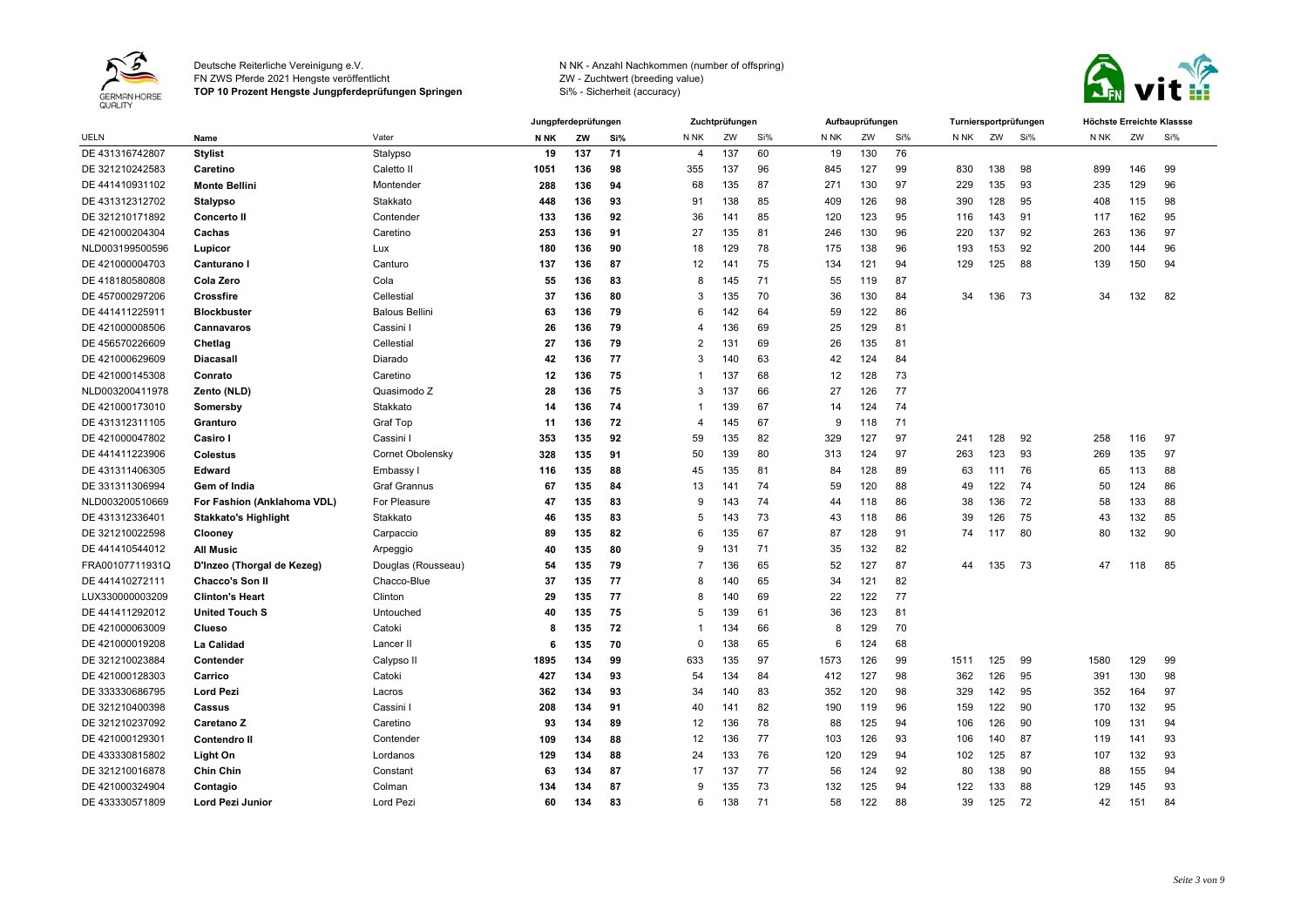

FN ZWS Pferde 2021 Hengste veröffentlicht

**TOP 10 Prozent Hengste Jungpferdeprüfungen Springen**



|                 |                                   |                          |      | Jungpferdeprüfungen |     |                         | Zuchtprüfungen |     |                 | Aufbauprüfungen |     |      |     | Turniersportprüfungen |      |     | Höchste Erreichte Klassse |
|-----------------|-----------------------------------|--------------------------|------|---------------------|-----|-------------------------|----------------|-----|-----------------|-----------------|-----|------|-----|-----------------------|------|-----|---------------------------|
| <b>UELN</b>     | Name                              | Vater                    | N NK | ZW                  | Si% | N NK                    | ZW             | Si% | N <sub>NK</sub> | ZW              | Si% | N NK | ZW  | Si%                   | N NK | ZW  | Si%                       |
| DE 431315107603 | Stenograph                        | Stakkato                 | 50   | 134                 | 82  | -7                      | 139            | 72  | 50              | 120             | 86  | 52   | 105 | 76                    | 55   | 117 | 87                        |
| BEL015Z55568000 | Cicero Z                          | Carthago                 | 87   | 134                 | 81  | 9                       | 132            | 66  | 83              | 130             | 89  | 91   | 144 | 83                    | 94   | 163 | 92                        |
| DE 431318800307 | Inliner                           | Iberio                   | 38   | 134                 | 80  | $\overline{\mathbf{4}}$ | 136            | 69  | 37              | 125             | 84  |      |     |                       |      |     |                           |
| NLD003200509310 | Arezzo (NLD) VDL                  | Chin Chin                | 70   | 134                 | 77  | 8                       | 131            | 57  | 65              | 131             | 87  |      |     |                       |      |     |                           |
| DE 441412128600 | Lazio                             | Lancer II                | 40   | 134                 | 77  | 4                       | 129            | 63  | 38              | 132             | 84  | 40   | 140 | 75                    | 43   | 131 | 85                        |
| DE 441410354402 | <b>Montendro I</b>                | Montender                | 58   | 134                 | 77  | 3                       | 130            | 59  | 56              | 131             | 88  | 55   | 136 | 79                    | 57   | 133 | 88                        |
| DE 431310339701 | Ukato                             | Stakkato                 | 37   | 134                 | 71  | $\Omega$                | 135            | 55  | 37              | 126             | 81  | 53   | 131 | 78                    | 55   | 143 | 87                        |
| DE 431314310503 | <b>Campbel Czech</b>              | Contendro I              | 5    | 134                 | 70  | $\overline{2}$          | 139            | 66  | 5               | 120             | 67  |      |     |                       |      |     |                           |
| DE 421000585810 | Cannavaru                         | Cannavaros               | 22   | 134                 | 70  | 3                       | 133            | 58  | 20              | 128             | 75  |      |     |                       |      |     |                           |
| DE 321210301691 | Calido I                          | Cantus                   | 1692 | 133                 | 98  | 391                     | 140            | 95  | 1538            | 117             | 99  | 1368 | 120 | 99                    | 1459 | 130 | 99                        |
| DE 321210208399 | Casall                            | Caretino                 | 1173 | 133                 | 97  | 311                     | 139            | 93  | 1037            | 120             | 99  | 830  | 122 | 98                    | 1021 | 151 | 99                        |
| DE 321210176396 | Colman                            | Carthago                 | 815  | 133                 | 96  | 149                     | 135            | 90  | 751             | 124             | 99  | 643  | 120 | 97                    | 712  | 135 | 99                        |
| DE 331312315297 | <b>Embassy I</b>                  | Escudo I                 | 331  | 133                 | 95  | 120                     | 134            | 89  | 276             | 125             | 97  | 247  | 119 | 93                    | 256  | 110 | 97                        |
| NLD003199503822 | <b>Numero Uno</b>                 | Achill-Libero H          | 574  | 133                 | 92  | 61                      | 134            | 81  | 551             | 124             | 98  | 548  | 128 | 97                    | 586  | 138 | 98                        |
| DE 321210159892 | Cardento                          | Capitol I                | 147  | 133                 | 89  | 12                      | 134            | 77  | 140             | 124             | 94  | 207  | 146 | 92                    | 216  | 158 | 96                        |
| DE 433330608603 | <b>Ludwigs As</b>                 | Ludwig von Bayern        | 145  | 133                 | 89  | 23                      | 135            | 78  | 138             | 124             | 94  | 130  | 131 | 88                    | 137  | 121 | 94                        |
| DE 331312333099 | <b>Satisfaction I</b>             | Stakkato                 | 166  | 133                 | 89  | 16                      | 137            | 78  | 157             | 120             | 95  | 159  | 125 | 90                    | 162  | 113 | 95                        |
| DE 333330271799 | Lissabon                          | Lordanos                 | 147  | 133                 | 88  | 31                      | 126            | 77  | 133             | 134             | 94  | 130  | 134 | 89                    | 137  | 106 | 94                        |
| DE 421000064104 | Cassin                            | Cassini I                | 96   | 133                 | 87  | 13                      | 135            | 75  | 88              | 123             | 91  | 85   | 123 | 84                    | 94   | 114 | 92                        |
| DE 421000002500 | Almoretto                         | Alcatraz                 | 54   | 133                 | 84  | 18                      | 128            | 76  | 47              | 133             | 86  | 41   | 117 | 72                    | 44   | 110 | 84                        |
| DE 304043565289 | <b>FAN Holland (ex Holland)</b>   | Concorde                 | 95   | 133                 | 84  | 10                      | 124            | 69  | 92              | 138             | 93  | 99   | 141 | 89                    | 101  | 130 | 93                        |
| DE 431317221101 | <b>Albatros</b>                   | Acord II                 | 51   | 133                 | 83  | $\overline{4}$          | 135            | 72  | 49              | 123             | 87  | 54   | 139 | 79                    | 55   | 138 | 87                        |
| BEL002W00291658 | Dibadu L                          | Darco                    | 122  | 133                 | 82  | 3                       | 129            | 64  | 121             | 131             | 93  | 79   | 133 | 80                    | 80   | 112 | 90                        |
| NLD003199707606 | <b>Plot Blue</b>                  | Mr. Blue                 | 82   | 133                 | 81  | 11                      | 133            | 66  | 78              | 126             | 90  | 58   | 123 | 79                    | 62   | 159 | 88                        |
| BEL002W00162552 | Tangelo van de Zuuthoeve          | Narcos II                | 143  | 133                 | 81  | 8                       | 126            | 59  | 140             | 134             | 94  | 135  | 134 | 86                    | 143  | 147 | 94                        |
| DE 431310056707 | Cinsey                            | Contendro I              | 59   | 133                 | 80  | 6                       | 136            | 66  | 57              | 123             | 87  | 39   | 133 | 72                    | 41   | 128 | 84                        |
| DE 481817906206 | <b>Con Spirit</b>                 | Cornet Obolensky         | 39   | 133                 | 80  | 11                      | 136            | 70  | 36              | 123             | 83  |      |     |                       |      |     |                           |
| FRA00111554771Q | <b>Brantzau</b>                   | Baloubet du Rouet        | 54   | 133                 | 79  | 12                      | 132            | 67  | 44              | 128             | 84  |      |     |                       |      |     |                           |
| DE 431310409107 | <b>Chacco Gold</b>                | Chacco-Blue              | 31   | 133                 | 79  | 3                       | 135            | 68  | 31              | 122             | 82  |      |     |                       |      |     |                           |
| BEL002W00233177 | <b>Emerald van het Ruytershof</b> | Diamant de Semilly       | 62   | 133                 | 78  | $\overline{4}$          | 129            | 61  | 60              | 132             | 87  | 52   | 138 | 76                    | 53   | 175 | 87                        |
| DE 418180112210 | Chap II                           | Cellestial               | 44   | 133                 | 76  | $\overline{2}$          | 132            | 61  | 43              | 127             | 83  |      |     |                       |      |     |                           |
| DE 381813344197 | <b>Grand Pilot I</b>              | Gambrinus                | 19   | 133                 | 76  | 5                       | 125            | 68  | 18              | 137             | 77  |      |     |                       |      |     |                           |
| DE 421000203303 | Asca                              | Askari                   | 54   | 133                 | 75  | $\mathbf 1$             | 134            | 57  | 54              | 125             | 86  | 40   | 135 | - 75                  | 40   | 150 | 84                        |
| BEL002W00175577 | Vancouver d'Auvray                | Heartbreaker             | 52   | 133                 | 75  | $\overline{4}$          | 132            | 57  | 51              | 128             | 84  |      |     |                       |      |     |                           |
| DE 421000043104 | Colmander                         | Colman                   | 25   | 133                 | 73  | $\Omega$                | 132            | 59  | 25              | 127             | 80  |      |     |                       |      |     |                           |
| DE 418181333708 | Coupe de Alb                      | Coupe de Coeur           | 6    | 133                 | 70  | $\mathbf 0$             | 140            | 63  | 6               | 117             | 68  |      |     |                       |      |     |                           |
| DE 333331331099 | <b>Balou du Rouet</b>             | <b>Baloubet du Rouet</b> | 1303 | 132                 | 96  | 203                     | 140            | 91  | 1231            | 115             | 99  | 1053 | 122 | 98                    | 1159 | 144 | 99                        |
| DE 321210154997 | Askari                            | Acord II                 | 391  | 132                 | 94  | 78                      | 135            | 87  | 363             | 121             | 98  | 336  | 133 | 95                    | 354  | 137 | 98                        |
| DE 321210242990 | C-Indoctro                        | Capitol I                | 349  | 132                 | 93  | 34                      | 128            | 83  | 329             | 131             | 98  | 451  | 142 | 97                    | 469  | 143 | 98                        |
| DE 321210127290 | <b>Clinton I</b>                  | Carolus I                | 421  | 132                 | 92  | 57                      | 133            | 83  | 406             | 125             | 98  | 360  | 128 | 95                    | 403  | 130 | 98                        |
| DE 321210274394 | Caspar                            | Cassini I                | 159  | 132                 | 90  | 15                      | 135            | 79  | 154             | 121             | 95  | 181  | 137 | 92                    | 200  | 167 | 96                        |
| DE 441411636905 | Coronas                           | Cornet Obolensky         | 275  | 132                 | 90  | 25                      | 134            | 77  | 271             | 122             | 97  | 246  | 122 | 93                    | 252  | 123 | 96                        |
| DE 421000197402 | Crawford                          | Corrado I                | 133  | 132                 | 89  | 26                      | 133            | 80  | 120             | 123             | 93  | 110  | 120 | 86                    | 124  | 127 | 93                        |
|                 |                                   |                          |      |                     |     |                         |                |     |                 |                 |     |      |     |                       |      |     |                           |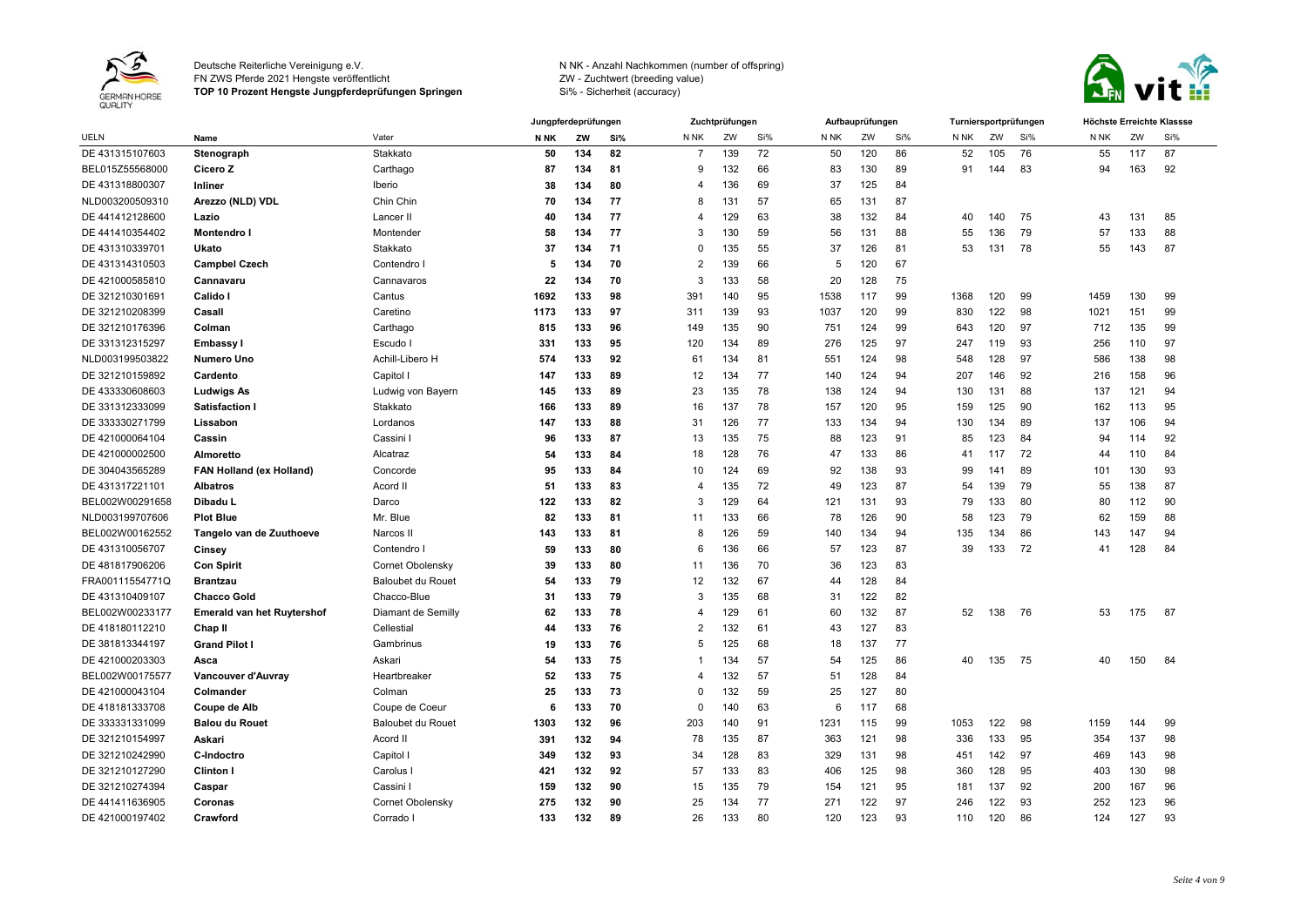

FN ZWS Pferde 2021 Hengste veröffentlicht

**TOP 10 Prozent Hengste Jungpferdeprüfungen Springen**



|                 |                                    |                       |      | Jungpferdeprüfungen |     |                 | Zuchtprüfungen |     |      | Aufbauprüfungen |     |      |     | Turniersportprüfungen | Höchste Erreichte Klassse |     |     |
|-----------------|------------------------------------|-----------------------|------|---------------------|-----|-----------------|----------------|-----|------|-----------------|-----|------|-----|-----------------------|---------------------------|-----|-----|
| <b>UELN</b>     | Name                               | Vater                 | N NK | ZW                  | Si% | N <sub>NK</sub> | ZW             | Si% | N NK | ZW              | Si% | N NK | ZW  | Si%                   | N NK                      | ZW  | Si% |
| DE 321210246497 | <b>Coupe de Coeur</b>              | Calido I              | 152  | 132                 | 88  | 20              | 141            | 76  | 147  | 114             | 94  | 133  | 126 | 89                    | 148                       | 144 | 94  |
| FRA00104375748B | <b>Zirocco Blue</b>                | Mr. Blue              | 225  | 132                 | 88  | 25              | 129            | 73  | 214  | 129             | 96  | 190  | 130 | 90                    | 203                       | 157 | 96  |
| DE 421000707310 | <b>Dinken</b>                      | Diarado               | 142  | 132                 | 87  | 25              | 133            | 74  | 127  | 125             | 93  |      |     |                       |                           |     |     |
| DE 331314209982 | Spartan                            | Servus                | 100  | 132                 | 87  | 25              | 138            | 77  | 84   | 118             | 92  | 76   | 115 | 85                    | 76                        | 119 | 91  |
| FRA00110317581M | Adagio de Talma                    | Lamm de Fetan         | 108  | 132                 | 86  | 20              | 129            | 76  | 96   | 128             | 90  |      |     |                       |                           |     |     |
| DE 433330569909 | Diarado's Boy                      | Diarado               | 102  | 132                 | 86  | 11              | 137            | 74  | 98   | 120             | 92  | 61   | 121 | 76                    | 86                        | 120 | 91  |
| DE 404046060400 | Toronto                            | Now Or Never M        | 73   | 132                 | 86  | 21              | 135            | 76  | 64   | 121             | 88  | 63   | 112 | 80                    | 64                        | 93  | 88  |
| DE 431316824311 | Diatendro                          | Diarado               | 84   | 132                 | 85  | 10              | 137            | 73  | 78   | 119             | 90  |      |     |                       |                           |     |     |
| DE 421000416405 | Canoso                             | Catoki                | 80   | 132                 | 83  | 11              | 129            | 69  | 78   | 128             | 90  | 67   | 112 | 81                    | 73                        | 125 | 90  |
| DE 421000258301 | Cypriano                           | Coriano               | 40   | 132                 | 83  | 14              | 126            | 75  | 34   | 132             | 84  | 35   | 131 | 74                    | 35                        | 118 | 83  |
| DE 333330892291 | <b>Peter Pan</b>                   | Pilot                 | 30   | 132                 | 82  | 3               | 132            | 72  | 28   | 125             | 85  | 41   | 120 | 78                    | 41                        | 143 | 86  |
| DE 331312322199 | <b>Saint Amour</b>                 | Stakkato              | 21   | 132                 | 78  | 3               | 137            | 70  | 21   | 119             | 79  |      |     |                       |                           |     |     |
| DE 418180984202 | Chintan                            | Cento                 | 38   | 132                 | 77  | 6               | 135            | 64  | 38   | 122             | 84  | 38   | 129 | 75                    | 42                        | 146 | 85  |
| DE 441411496107 | Chacco's Son I                     | Chacco-Blue           | 28   | 132                 | 75  | 3               | 137            | 62  | 28   | 119             | 81  | 27   | 125 | 70                    | 29                        | 161 | 80  |
| DE 431315408406 | <b>Salento</b>                     | Stakkato              | 24   | 132                 | 74  | 3               | 137            | 62  | 24   | 118             | 79  |      |     |                       |                           |     |     |
| BEL002W00207123 | Baluga (Cartouche van't Zorgvliet) | Baloubet du Rouet     | 30   | 132                 | 73  | 0               | 130            | 58  | 30   | 129             | 81  |      |     |                       |                           |     |     |
| DE 431310108908 | Camargo                            | Canturo               | 25   | 132                 | 73  | -1              | 139            | 59  | 25   | 118             | 79  |      |     |                       |                           |     |     |
| BEL015Z55546000 | <b>Carthino Z</b>                  | Carthago              | 42   | 132                 | 72  | $\Omega$        | 127            | 55  | 42   | 133             | 83  | 60   | 135 | -79                   | 60                        | 147 | 88  |
| DE 431311308009 | Salz der Erde                      | Stakkato              | 7    | 132                 | 72  | -1              | 139            | 66  | -7   | 117             | 70  |      |     |                       |                           |     |     |
| DE 431319866405 | <b>Ballybo H</b>                   | <b>Balou du Rouet</b> | 9    | 132                 | 71  | 4               | 140            | 67  | 6    | 115             | 68  |      |     |                       |                           |     |     |
| DE 441411484411 | Kétanou                            | Kalaska de Semilly    | 14   | 132                 | 71  | $\overline{4}$  | 133            | 64  | 12   | 124             | 69  |      |     |                       |                           |     |     |
| DE 321210021688 | Cassini I                          | Capitol I             | 1210 | 131                 | 98  | 354             | 138            | 95  | 1042 | 115             | 99  | 977  | 127 | 99                    | 1140                      | 150 | 99  |
| DE 331311337993 | <b>Graf Top</b>                    | Graf Grannus          | 658  | 131                 | 96  | 162             | 137            | 90  | 579  | 117             | 98  | 498  | 125 | 97                    | 518                       | 115 | 98  |
| DE 421000278903 | Clarimo                            | Clearway              | 685  | 131                 | 93  | 76              | 135            | 84  | 659  | 119             | 99  | 588  | 120 | 97                    | 683                       | 141 | 99  |
| DE 421000180701 | Quintender                         | Quinar                | 489  | 131                 | 93  | 78              | 133            | 83  | 459  | 122             | 98  | 430  | 122 | 96                    | 463                       | 125 | 98  |
| DE 321210018999 | Cranach                            | Contender             | 79   | 131                 | 87  | 22              | 130            | 79  | 66   | 125             | 90  | 65   | 120 | 82                    | 69                        | 114 | 90  |
| DE 431311422507 | Van Helsing                        | Valentino             | 112  | 131                 | 87  | 9               | 138            | 74  | 109  | 116             | 92  | 99   | 114 | 85                    | 104                       | 141 | 92  |
| DE 421000195107 | Quadros                            | Quidam de Revel       | 81   | 131                 | 86  | 9               | 134            | 75  | 78   | 120             | 91  | 67   | 131 | 81                    | 76                        | 146 | 90  |
| DE 421000312005 | Quiwi Dream                        | Quidam de Revel       | 84   | 131                 | 84  | 15              | 133            | 71  | 82   | 122             | 90  | 55   | 115 | 76                    | 60                        | 127 | 88  |
| DE 421000680206 | Classe                             | Chin Chin             | -51  | 131                 | 83  | 10              | 137            | 72  | 46   | 116             | 86  | 42   | 103 | 71                    | 47                        | 122 | 86  |
| DE 404980008103 | Avagon                             | Acorado II            | 45   | 13 <sup>′</sup>     | 81  | 18              | 133            | 73  | 34   | 121             | 80  |      |     |                       |                           |     |     |
| DE 321210230699 | Cefalo                             | Caretino              | 27   | 131                 | 80  | 6               | 124            | 71  | 25   | 134             | 82  |      |     |                       |                           |     |     |
| DE 421000414406 | <b>Chin Win</b>                    | Chin Chin             | 33   | 131                 | 80  | 5               | 136            | 70  | 32   | 119             | 82  |      |     |                       |                           |     |     |
| BEL002W00132037 | Quasimodo van de Molendreef        | Heartbreaker          | 69   | 131                 | 79  | 10              | 129            | 64  | 64   | 126             | 87  | 48   | 124 | 72                    | 48                        | 131 | 84  |
| DE 418180180410 | <b>Discar</b>                      | Diarado               | 22   | 131                 | 77  | 3               | 132            | 69  | 22   | 124             | 78  |      |     |                       |                           |     |     |
| DE 473738985809 | <b>Chambretto GT</b>               | Concetto              | 19   | 131                 | 75  | 3               | 134            | 66  | 17   | 120             | 76  |      |     |                       |                           |     |     |
| DE 441411287509 | Cap Chap                           | Colbert GTI           | 9    | 131                 | 70  | $\Omega$        | 130            | 61  | 9    | 126             | 71  |      |     |                       |                           |     |     |
| BEL002W00295237 | Darco de Revel                     | Darco                 | 22   | 131                 | 70  | 6               | 130            | 61  | 19   | 125             | 73  |      |     |                       |                           |     |     |
| DE 331314515291 | Escudo I                           | Espri                 | 863  | 130                 | 98  | 318             | 130            | 95  | 681  | 124             | 99  | 657  | 145 | 98                    | 677                       | 124 | 99  |
| DE 321210036089 | Cento                              | Capitol I             | 487  | 130                 | 95  | 49              | 133            | 87  | 469  | 120             | 98  | 472  | 131 | 97                    | 500                       | 150 | 98  |
| DE 421000100306 | Connor                             | Casall                | 373  | 130                 | 93  | 68              | 131            | 85  | 342  | 122             | 97  | 263  | 119 | 93                    | 311                       | 122 | 97  |
| DE 321210236093 | Clinton                            | Corrado I             | 177  | 130                 | 91  | 19              | 137            | 81  | 170  | 115             | 96  | 220  | 127 | 94                    | 234                       | 156 | 97  |
| DE 433330832505 | Cador                              | Catoki                | 206  | 130                 | 88  | 28              | 133            | 75  | 200  | 119             | 95  | 140  | 121 | 88                    | 156                       | 136 | 94  |
| BEL002W00163511 | Toulon                             | Heartbreaker          | 194  | 130                 | 88  | 25              | 133            | 75  | 184  | 120             | 95  | 199  | 141 | 91                    | 216                       | 165 | 96  |
|                 |                                    |                       |      |                     |     |                 |                |     |      |                 |     |      |     |                       |                           |     |     |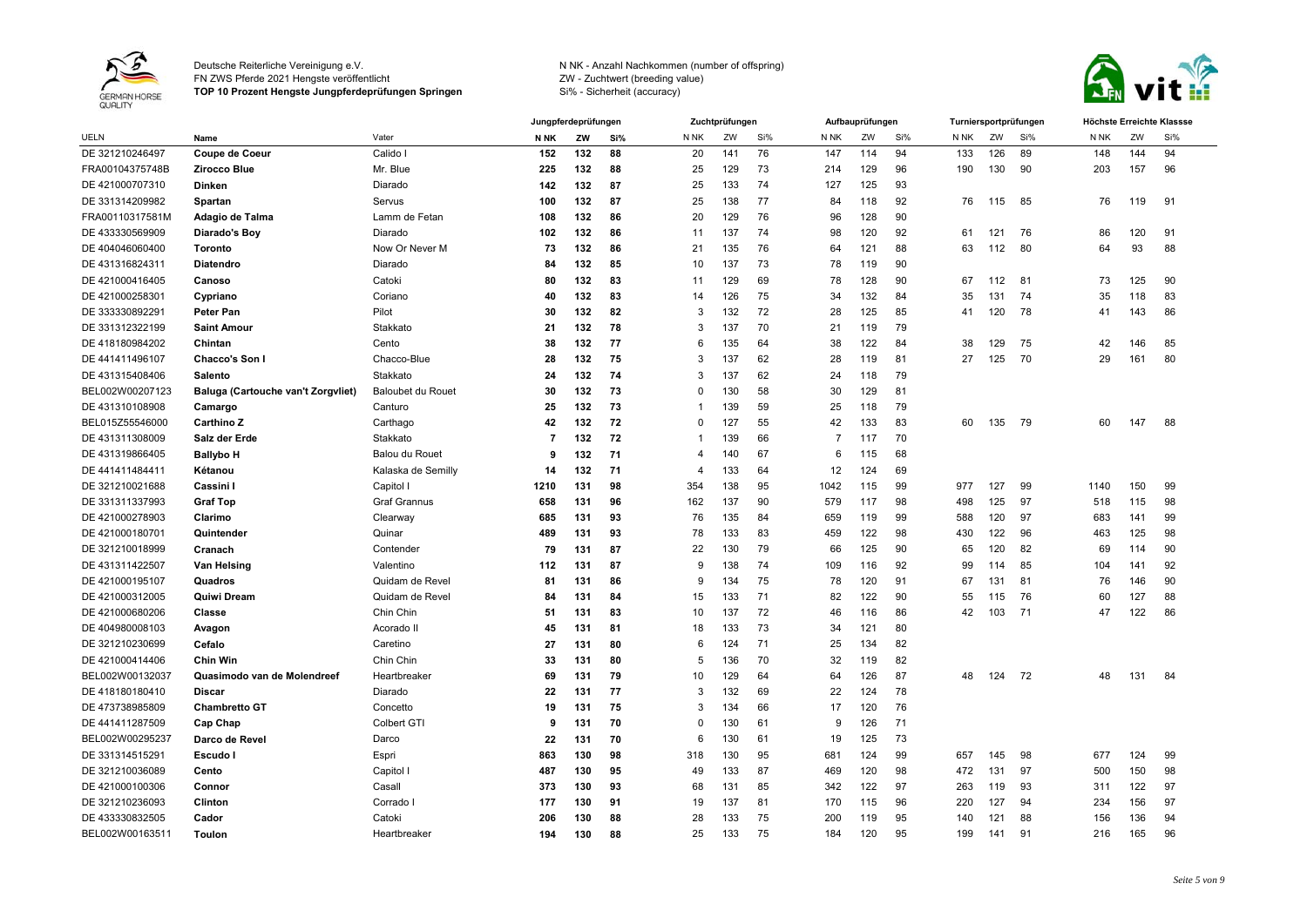

FN ZWS Pferde 2021 Hengste veröffentlicht

**TOP 10 Prozent Hengste Jungpferdeprüfungen Springen**



|                 |                          |                               |             | Jungpferdeprüfungen |     |                | Zuchtprüfungen |     |      | Aufbauprüfungen |     | Turniersportprüfungen |     |     | Höchste Erreichte Klassse |     |     |
|-----------------|--------------------------|-------------------------------|-------------|---------------------|-----|----------------|----------------|-----|------|-----------------|-----|-----------------------|-----|-----|---------------------------|-----|-----|
| <b>UELN</b>     | Name                     | Vater                         | <b>N NK</b> | ZW                  | Si% | N NK           | ZW             | Si% | N NK | ZW              | Si% | N NK                  | ZW  | Si% | N <sub>NK</sub>           | ZW  | Si% |
| DE 421000241206 | Castino                  | Cassini II                    | 64          | 130                 | 84  | $\overline{4}$ | 135            | 72  | 62   | 118             | 89  | 54                    | 102 | 77  | 57                        | 105 | 88  |
| DE 341411305699 | Lenardo                  | Lupicor                       | 88          | 130                 | 83  | 11             | 125            | 69  | 83   | 129             | 91  | 82                    | 135 | 85  | 83                        | 122 | 91  |
| DE 441411381205 | Carell                   | Cayetano L                    | 85          | 130                 | 82  | 6              | 125            | 67  | 84   | 130             | 91  | 68                    | 128 | 81  | 71                        | 116 | 89  |
| DE 321210154599 | Aragorn                  | Acorado I                     | 67          | 130                 | 81  | 5              | 132            | 66  | 64   | 121             | 89  | 56                    | 124 | 78  | 62                        | 133 | 88  |
| BEL002W00272677 | I'm Special de Muze      | Emeraid van net<br>Rustarchot | 103         | 130                 | 81  | 11             | 127            | 64  | 97   | 128             | 91  | 61                    | 120 | 76  | 62                        | 138 | 87  |
| DE 433330279700 | Lex Lugar                | Lordanos                      | 44          | 130                 | 81  | $\overline{2}$ | 128            | 69  | 43   | 125             | 86  | 32                    | 128 | 72  | 34                        | 136 | 82  |
| DE 321210134095 | Chellano Z               | Contender                     | 68          | 130                 | 80  | -1             | 132            | 62  | 68   | 121             | 90  | 110                   | 151 | 87  | 113                       | 153 | 93  |
| DE 421000662603 | Corrido                  | Contender                     | 29          | 130                 | 80  | 4              | 127            | 71  | 27   | 127             | 82  |                       |     |     |                           |     |     |
| DE 431316871805 | Lamberk                  | Lordanos                      | 30          | 130                 | 79  | 7              | 133            | 71  | 27   | 120             | 81  |                       |     |     |                           |     |     |
| DE 421000058911 | Quibery                  | Quintero                      | 52          | 130                 | 79  | 11             | 131            | 67  | 47   | 122             | 84  |                       |     |     |                           |     |     |
| DE 443430466706 | La Calido                | Lord Lancer                   | 46          | 130                 | 77  | 3              | 126            | 61  | 45   | 129             | 85  | 38                    | 123 | 72  | 38                        | 115 | 84  |
| DE 443430000305 | Chirivell                | Calato                        | 35          | 130                 | 76  | 5              | 129            | 64  | 32   | 125             | 82  |                       |     |     |                           |     |     |
| DE 441411278906 | <b>Captain Chancy</b>    | <b>Captain Fire</b>           | 15          | 130                 | 74  | -1             | 132            | 64  | 15   | 122             | 75  |                       |     |     |                           |     |     |
| DE 321210122293 | Cumano                   | Cassini I                     | 12          | 130                 | 74  | -1             | 135            | 67  | 12   | 119             | 75  | 30                    | 143 | 72  | 34                        | 197 | 83  |
| NLD003200402610 | Zambesi                  | Heartbreaker                  | 45          | 130                 | 71  | $\overline{2}$ | 124            | 49  | 45   | 130             | 83  | 45                    | 125 | 72  | 46                        | 137 | 83  |
| DE 321210218393 | Clearway                 | Capitol I                     | 518         | 129                 | 94  | 70             | 131            | 87  | 487  | 121             | 98  | 480                   | 135 | 97  | 567                       | 150 | 98  |
| DE 321210016485 | Come On                  | Cantus                        | 258         | 129                 | 93  | 47             | 127            | 86  | 240  | 125             | 97  | 238                   | 126 | 94  | 251                       | 138 | 97  |
| DE 321210087088 | Cheenook                 | Caretino                      | 228         | 129                 | 92  | 48             | 132            | 84  | 200  | 119             | 96  | 229                   | 127 | 93  | 231                       | 131 | 96  |
| DE 431310134204 | Quaid I                  | Quidam's Rubin                | 260         | 129                 | 92  | 52             | 138            | 84  | 237  | 111             | 96  | 193                   | 110 | 91  | 221                       | 132 | 96  |
| DE 331317209096 | As di Villagana          | Acord II                      | 119         | 129                 | 90  | 33             | 133            | 82  | 108  | 118             | 93  | 110                   | 133 | 88  | 113                       | 125 | 93  |
| NLD003200707442 | Uriko (Clooney NLD)      | Untouchable                   | 192         | 129                 | 90  | 34             | 135            | 80  | 178  | 116             | 95  | 92                    | 119 | 82  | 102                       | 129 | 92  |
| DE 333331244095 | Landgold                 | Landfriese                    | 110         | 129                 | 88  | 14             | 135            | 75  | 106  | 116             | 93  | 101                   | 106 | 88  | 105                       | 125 | 93  |
| DE 321210124989 | Corland (DK: Corlando)   | Cor de la Bryere              | 129         | 129                 | 86  | 11             | 124            | 72  | 126  | 128             | 94  | 175                   | 144 | 92  | 184                       | 138 | 96  |
| DE 473730631803 | Colorit                  | Coriano                       | 90          | 129                 | 85  | 6              | 128            | 72  | 88   | 123             | 91  | 85                    | 128 | 85  | 86                        | 144 | 91  |
| DE 421000018606 | Cantoblanco              | Canto                         | 71          | 129                 | 84  | 7              | 131            | 73  | 68   | 120             | 89  | 59                    | 114 | 79  | 63                        | 116 | 88  |
| BEL002W00191657 | <b>Action-Breaker</b>    | Heartbreaker                  | 121         | 129                 | 82  | 6              | 128            | 63  | 120  | 125             | 93  | 79                    | 122 | 79  | 92                        | 141 | 91  |
| DE 418184115609 | <b>Chacco Me Biolley</b> | Chacco-Blue                   | 34          | 129                 | 80  | 10             | 132            | 72  | 33   | 120             | 81  |                       |     |     |                           |     |     |
| DE 321210182597 | Casco                    | Cascavelle                    | 54          | 129                 | 79  | 6              | 127            | 64  | 50   | 126             | 88  | 66                    | 147 | 83  | 68                        | 141 | 90  |
| DE 421000086504 | Casillas                 | Colman                        | 28          | 129                 | 79  | 4              | 132            | 69  | 28   | 120             | 82  |                       |     |     |                           |     |     |
| DE 421000290202 | Coolidge                 | Clinton I                     | 31          | 129                 | 78  | 11             | 128            | 69  | 27   | 125             | 81  |                       |     |     |                           |     |     |
| DE 433332116812 | <b>Casino Grande</b>     | Casino Berlin                 | 35          | 129                 | 75  | 5              | 132            | 63  | 31   | 120             | 80  |                       |     |     |                           |     |     |
| DE 431310858402 | Class de Luxe            | Contendro                     | 32          | 129                 | 75  | -1             | 134            | 61  | 31   | 117             | 81  |                       |     |     |                           |     |     |
| DE 404023029304 | Darc Rouge               | Darco                         | 15          | 129                 | 75  | $\Omega$       | 124            | 66  | 15   | 131             | 76  |                       |     |     |                           |     |     |
| DE 433330330805 | <b>Be Bravo</b>          | <b>Balou du Rouet</b>         | 14          | 129                 | 74  | 3              | 130            | 68  | 12   | 122             | 74  |                       |     |     |                           |     |     |
| DE 418180082405 | Chaccomo                 | Chacco-Blue                   | 32          | 129                 | 74  | $\Omega$       | 134            | 59  | 32   | 118             | 82  | 33                    | 134 | 72  | 38                        | 168 | 83  |
| DE 433330132105 | Cascall                  | Catoki                        | 21          | 129                 | 72  | 4              | 127            | 61  | 18   | 125             | 77  |                       |     |     |                           |     |     |
| DE 441411762903 | <b>Cornet Fever</b>      | Cornet Obolensky              | 27          | 129                 | 72  | $\overline{2}$ | 129            | 57  | 27   | 122             | 80  |                       |     |     |                           |     |     |
| DE 431319891706 | <b>Bonaventura</b>       | Balou du Rouet                | 8           | 129                 | 71  | $\Omega$       | 136            | 64  | 8    | 114             | 70  |                       |     |     |                           |     |     |
| DE 433330159905 | Cody I                   | Cornet Obolensky              | 23          | 129                 | 71  | $\Omega$       | 131            | 58  | 23   | 120             | 78  |                       |     |     |                           |     |     |
| NLD003200312093 | Wilton                   | Now Or Never M                | 8           | 129                 | 70  | $\overline{2}$ | 131            | 64  | 7    | 120             | 69  |                       |     |     |                           |     |     |
| DE 321210610574 | Calypso II               | Cor de la Bryere              | 528         | 128                 | 98  | 249            | 135            | 95  | 352  | 113             | 99  | 494                   | 119 | 98  | 402                       | 122 | 99  |
| DE 321210097093 | Chambertin               | Cambridge                     | 415         | 128                 | 94  | 71             | 129            | 85  | 390  | 120             | 98  | 402                   | 127 | 96  | 410                       | 135 | 98  |
| DE 331312340398 | El Bundy I               | Escudo                        | 311         | 128                 | 94  | 76             | 133            | 87  | 271  | 116             | 97  | 296                   | 141 | 94  | 303                       | 104 | 97  |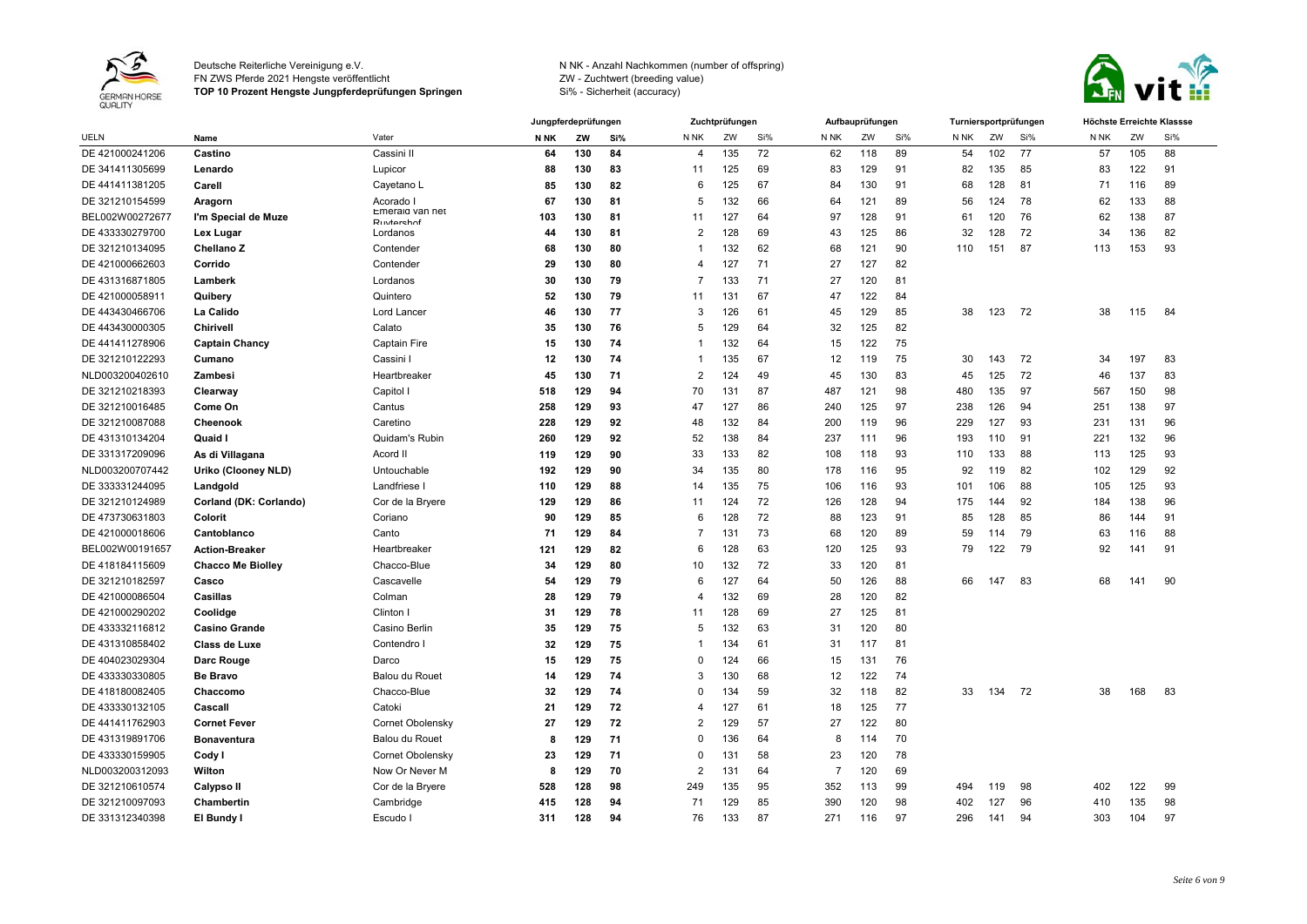

FN ZWS Pferde 2021 Hengste veröffentlicht

**TOP 10 Prozent Hengste Jungpferdeprüfungen Springen**



|                 |                        |                   |             | Jungpferdeprüfungen |     |                | Zuchtprüfungen  |     |      | Aufbauprüfungen |     |      |     | Turniersportprüfungen | Höchste Erreichte Klassse |     |                     |
|-----------------|------------------------|-------------------|-------------|---------------------|-----|----------------|-----------------|-----|------|-----------------|-----|------|-----|-----------------------|---------------------------|-----|---------------------|
| <b>UELN</b>     | Name                   | Vater             | <b>N NK</b> | ZW                  | Si% | N NK           | ZW              | Si% | N NK | ZW              | Si% | N NK | ZW  | Si%                   | N NK                      | ZW  | Si%                 |
| DE 321210012788 | Cambridge              | Caletto I         | 193         | 128                 | 93  | 45             | 131             | 86  | 172  | 119             | 96  | 163  | 123 | 93                    | 166                       | 122 | 96                  |
| DE 421000102500 | <b>Nekton</b>          | Nimmerdor         | 310         | 128                 | 93  | 62             | 131             | 85  | 287  | 119             | 97  | 251  | 125 | 93                    | 275                       | 126 | 97                  |
| DE 381816100002 | Ludwig von Bayern      | Landor S          | 272         | 128                 | 91  | 39             | 129             | 81  | 259  | 121             | 97  | 242  | 130 | 93                    | 257                       | 126 | 97                  |
| DE 441411506303 | Corlensky G I          | Cornet Obolensky  | 179         | 128                 | 90  | 38             | 131             | 79  | 163  | 118             | 95  | 146  | 120 | 88                    | 158                       | 137 | 95                  |
| DE 421000199203 | Chepetto               | Cento             | 109         | 128                 | 88  | 20             | 126             | 77  | 103  | 124             | 92  | 106  | 124 | 86                    | 109                       | 116 | 93                  |
| DE 333330851995 | <b>Conterno Grande</b> | Contender         | 104         | 128                 | 88  | 15             | 129             | 78  | 99   | 121             | 93  | 104  | 122 | 87                    | 106                       | 124 | 93                  |
| DE 321210003587 | Calvaro Z              | Caletto I         | 117         | 128                 | 86  | $\overline{2}$ | 127             | 71  | 117  | 123             | 94  | 180  | 140 | 91                    | 194                       | 172 | 96                  |
| DE 433331107808 | <b>Casino Berlin</b>   | Caspar            | 88          | 128                 | 86  | 17             | 133             | 75  | 83   | 115             | 91  | 53   | 115 | 77                    | 60                        | 135 | 88                  |
| DE 431316913404 | Charilan               | Calido I          | 56          | 128                 | 85  | 15             | 132             | 76  | 50   | 118             | 87  | 48   | 103 | 76                    | 51                        | 111 | 86                  |
| DE 421000293509 | Quiran                 | Quirado           | 92          | 128                 | 85  | 10             | 129             | 74  | 86   | 120             | 90  |      |     |                       |                           |     |                     |
| DE 421000017912 | <b>Barcley</b>         | Baloubet du Rouet | 56          | 128                 | 83  | 17             | 130             | 75  | 46   | 120             | 85  |      |     |                       |                           |     |                     |
| DE 321210051399 | Larson                 | Lordanos          | 50          | 128                 | 83  | 9              | 120             | 74  | 49   | 132             | 86  | 45   | 144 | 76                    | 46                        | 113 | 86                  |
| DE 421000178108 | <b>Stanfour</b>        | Singulord Joter   | 47          | 128                 | 82  | 8              | 133             | 72  | 44   | 115             | 84  |      |     |                       |                           |     |                     |
| DE 431310210008 | Cassillias             | Contendro I       | 39          | 128                 | 81  | 9              | 134             | 72  | 35   | 115             | 83  |      |     |                       |                           |     |                     |
| DE 431310064107 | Contendros             | Contendro I       | 72          | 128                 | 81  | $\overline{2}$ | 130             | 65  | 72   | 120             | 90  | 62   | 111 | 79                    | 83                        | 136 | 91                  |
| DE 321210083790 | Conway                 | Caretino          | 26          | 128                 | 79  | $\overline{4}$ | 131             | 70  | 23   | 119             | 81  | 27   | 130 | 71                    | 27                        | 129 | 79                  |
| DE 421000249006 | Lantino                | Landos            | 27          | 128                 | 79  | 6              | 125             | 71  | 25   | 125             | 80  |      |     |                       |                           |     |                     |
| DE 431312322201 | <b>Embassy II</b>      | Escudo I          | 20          | 128                 | 78  | 5              | 128             | 70  | 19   | 123             | 79  |      |     |                       |                           |     |                     |
| DE 321210036099 | Carambo                | Carthago          | 34          | 128                 | 77  | 8              | 128             | 64  | 32   | 121             | 83  |      |     |                       |                           |     |                     |
| DE 321210171795 | Cassico                | Cassini I         | 30          | 128                 | 77  | 3              | 128             | 68  | 29   | 122             | 79  |      |     |                       |                           |     |                     |
| DE 418180028804 | <b>Callistus</b>       | Carry Gold        | 8           | 128                 | 73  | $\overline{4}$ | 128             | 67  | 8    | 122             | 71  |      |     |                       |                           |     |                     |
| DE 433330614501 | <b>Lord Weingard</b>   | Lordanos          | 19          | 128                 | 73  | -7             | 128             | 65  | 17   | 122             | 76  |      |     |                       |                           |     |                     |
| DE 421000025905 | Crusander              | Contender         | 17          | 128                 | 72  | 3              | 126             | 62  | 17   | 124             | 75  |      |     |                       |                           |     |                     |
| NLD003200103274 | <b>Untouchable</b>     | Hors la Loi II    | 31          | 128                 | 72  | 6              | 125             | 60  | 28   | 126             | 78  |      |     |                       |                           |     |                     |
| DE 421000100212 | Caracho                | Cassilano         | 9           | 128                 | 71  | -1             | 127             | 65  | 9    | 124             | 70  |      |     |                       |                           |     |                     |
| DE 441411917107 | <b>Untouched</b>       | Untouchable       | 19          | 128                 | 71  | $\overline{2}$ | 13 <sup>1</sup> | 57  | 19   | 119             | 77  |      |     |                       |                           |     |                     |
| DE 431312347506 | <b>Bonne Chance</b>    | Balou du Rouet    | 7           | 128                 | 70  | -1             | 135             | 64  | 6    | 114             | 69  |      |     |                       |                           |     |                     |
| DE 441411662204 | <b>Cornet Du Lys</b>   | Cornet Obolensky  | 28          | 128                 | 70  | $\overline{1}$ | 131             | 54  | 28   | 118             | 79  |      |     |                       |                           |     |                     |
| DE 421000247809 | Corrington             | Corrado I         | 8           | 128                 | 70  | $\Omega$       | 133             | 64  | 8    | 116             | 68  |      |     |                       |                           |     |                     |
| DE 456570275509 | Lancoon                | Levistano         | 5           | 128                 | 70  |                | 129             | 65  | 5    | 121             | 68  |      |     |                       |                           |     |                     |
| DE 321210615475 | Capitol I              | Capitano          | 363         | 127                 | 97  | 146            | 132             | 95  | 267  | 115             | 98  | 401  | 128 | 98                    | 329                       | 150 | 98                  |
| DE 331310258786 | <b>For Pleasure</b>    | Furioso II        | 588         | 127                 | 97  | 140            | 136             | 93  | 529  | 110             | 99  | 489  | 137 | 97                    | 522                       | 158 | 98                  |
| DE 321210133897 | Con Air                | Contender         | 475         | 127                 | 94  | 88             | 125             | 87  | 433  | 123             | 98  | 426  | 132 | 96                    | 486                       | 136 | 98                  |
| DE 421000206802 | Cormint                | Calido I          | 534         | 127                 | 94  | 106            | 132             | 87  | 487  | 115             | 98  | 407  | 118 | 95                    | 443                       | 104 | 98                  |
| DE 441412029203 | Cristallo              | Cornet Obolensky  | 336         | 127                 | 92  | 73             | 129             | 83  | 311  | 120             | 97  | 233  | 125 | 93                    | 249                       | 137 | 96                  |
| DE 304040014772 | Nimmerdor              | Farn              | 56          | 127                 | 92  | 16             | 124             | 84  | 47   | 124             | 95  | 88   | 134 | 94                    | 77                        | 134 | 96                  |
| DE 331310008092 | Landclassic            | Landadel          | 138         | 127                 | 90  | 25             | 131             | 81  | 126  | 116             | 94  | 119  | 124 | 89                    | 119                       | 127 | 94                  |
| DE 321210069794 | <b>Clinton II</b>      | Carolus           | 215         | 127                 | 88  | 22             | 130             | 73  | 211  | 118             | 96  | 201  | 116 | 92                    | 227                       | 124 | 96                  |
| DE 333330326898 | Armitage               | Argentinus        | 138         | 127                 | 87  | 21             | 127             | 75  | 131  | 121             | 94  | 115  | 126 | 87                    | 127                       | 137 | 94                  |
| DE 433330837506 | Congress               | Cornet Obolensky  | 122         | 127                 | 87  | 11             | 132             | 75  | 119  | 115             | 93  | 72   | 134 | 82                    | 76                        | 149 | 90                  |
| DE 404046077501 | <b>Uccello</b>         | Now Or Never M    | 142         | 127                 | 87  | 25             | 138             | 75  | 126  | 108             | 93  | 122  | 97  | 86                    | 128                       | 116 | 93                  |
| DE 331319699999 | Vulkano                | Voltaire          | 114         | 127                 | 87  | 25             | 128             | 76  | 109  | 119             | 93  | 104  | 129 | 86                    | 108                       | 122 | 93                  |
| DE 421000032402 | <b>Charming Boy</b>    | Contendro I       | 74          | 127                 | 86  | 12             | 133             | 75  | 70   | 114             | 89  | 68   | 108 | 82                    | 69                        | 107 | 89                  |
| DE 304042917190 | <b>Champion Du Lys</b> | Laeken            | 93          | 127                 | 84  | 12             | 124             | 69  | 90   | 124             | 92  | 87   | 135 | 87                    | 89                        | 133 | 92                  |
| DE 421000249511 | Casaltino              | Casall            | 48          | 127                 | 83  | 11             | 127             | 74  | 42   | 121             | 85  |      |     |                       |                           |     |                     |
| DE 333331167197 | <b>Potential</b>       | Pablo             | 76          | 127                 | 83  | $\overline{2}$ | 127             | 69  | 75   | 122             | 90  | 78   | 122 | 83                    | 80                        | 118 | 90<br>Seite 7 von 9 |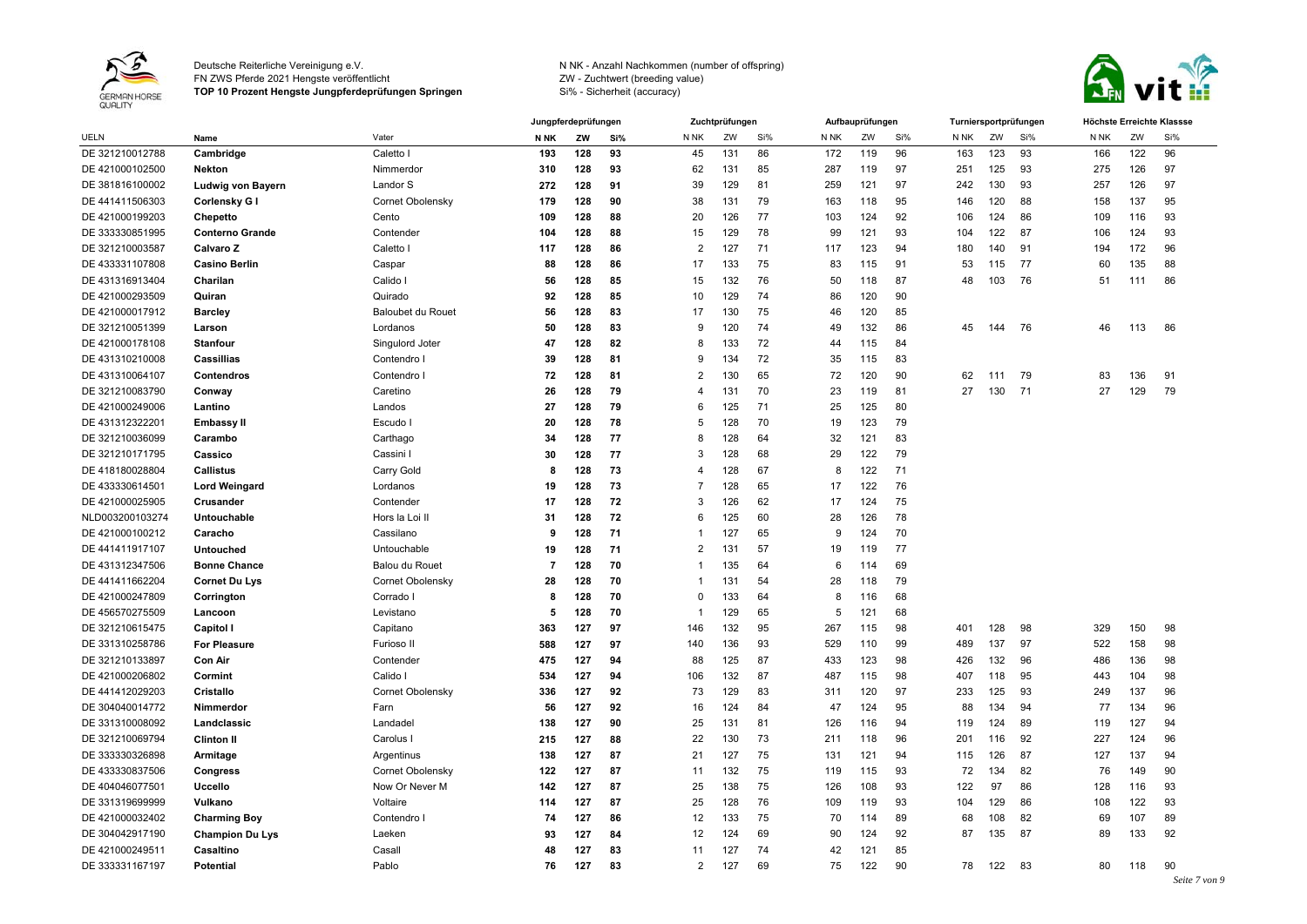

FN ZWS Pferde 2021 Hengste veröffentlicht

**TOP 10 Prozent Hengste Jungpferdeprüfungen Springen**



|                 |                           |                         |             | Jungpferdeprüfungen |     |                | Zuchtprüfungen |     |                 | Aufbauprüfungen |     | Turniersportprüfungen |     |     | Höchste Erreichte Klassse |     |     |
|-----------------|---------------------------|-------------------------|-------------|---------------------|-----|----------------|----------------|-----|-----------------|-----------------|-----|-----------------------|-----|-----|---------------------------|-----|-----|
| <b>UELN</b>     | Name                      | Vater                   | <b>N NK</b> | ZW                  | Si% | N NK           | ZW             | Si% | N <sub>NK</sub> | ZW              | Si% | N NK                  | ZW  | Si% | N NK                      | ZW  | Si% |
| BEL002W00178884 | <b>Vigo D'Arsouilles</b>  | Nabab de Reve           | 108         | 127                 | 83  | 8              | 127            | 67  | 107             | 122             | 92  | 90                    | 129 | 83  | 100                       | 151 | 92  |
| DE 421000102200 | Conway II                 | Caretino                | 59          | 127                 | 81  | 4              | 129            | 66  | 58              | 120             | 88  | 46                    | 122 | 76  | 48                        | 115 | 86  |
| DE 421000328106 | Leovisto                  | Levisto                 | 63          | 127                 | 80  | 6              | 128            | 66  | 61              | 120             | 88  |                       |     |     |                           |     |     |
| DE 433331649401 | Carinue                   | Carthago                | 55          | 127                 | 79  |                | 128            | 63  | 55              | 121             | 88  | 43                    | 119 | 77  | 53                        | 158 | 88  |
| DE 431314410603 | <b>Conte Cristo</b>       | Contendro I             | 25          | 127                 | 79  | 5              | 131            | 71  | 24              | 117             | 80  |                       |     |     |                           |     |     |
| DE 321210141996 | Calippo                   | Concerto II             | 20          | 127                 | 78  | 6              | 125            | 69  | 16              | 124             | 79  |                       |     |     |                           |     |     |
| DE 456370131208 | Colfosco                  | Check In                | 26          | 127                 | 78  | 5              | 132            | 69  | 25              | 115             | 80  |                       |     |     |                           |     |     |
| DE 431317405106 | <b>Graf Galen</b>         | Graf Top                | 29          | 127                 | 76  | 3              | 133            | 68  | 27              | 114             | 77  |                       |     |     |                           |     |     |
| BEL015Z55510499 | Quasimodo Z               | Quidam de Revel         | 45          | 127                 | 75  | $\overline{2}$ | 130            | 60  | 43              | 118             | 84  | 84                    | 146 | 83  | 88                        | 176 | 91  |
| DE 451510150904 | Damarco                   | Darco                   | 29          | 127                 | 74  | 3              | 124            | 60  | 28              | 125             | 81  | 26                    | 120 | 70  | 26                        | 109 | 79  |
| DE 331319840096 | <b>Crazy true Colour</b>  | Calido I                | 31          | 127                 | 73  |                | 130            | 56  | 31              | 118             | 82  | 27                    | 123 | -71 | 27                        | 129 | 80  |
| DE 331316544393 | <b>For Future</b>         | For Pleasure            | 11          | 127                 | 73  | $\overline{2}$ | 128            | 66  | 9               | 121             | 72  |                       |     |     |                           |     |     |
| FRA00177037073A | Le Tot de Semilly         | <b>Grand Veneur</b>     | 17          | 127                 | 72  |                | 118            | 56  | 16              | 132             | 80  | 50                    | 160 | 82  | 51                        | 166 | 89  |
| DE 431315124609 | Cansendo                  | Canstakko               | 7           | 127                 | 71  | $\overline{2}$ | 131            | 64  | 7               | 116             | 69  |                       |     |     |                           |     |     |
| DE 421000286207 | Conoglio                  | Contender               | 7           | 127                 | 71  | $\Omega$       | 128            | 64  | 7               | 121             | 70  |                       |     |     |                           |     |     |
| DE 441411077809 | Legendario Listo          | Lord Pezi               | 9           | 127                 | 71  | $\Omega$       | 131            | 63  | 9               | 117             | 71  |                       |     |     |                           |     |     |
| DE 421000277011 | Amber                     | Ampere (NLD)            | 9           | 127                 | 70  | $\overline{2}$ | 118            | 65  | 7               | 132             | 66  |                       |     |     |                           |     |     |
| DE 441411279903 | Can do L                  | <b>Cornet Obolensky</b> | 17          | 127                 | 70  | $\overline{2}$ | 127            | 59  | 16              | 122             | 75  |                       |     |     |                           |     |     |
| DE 433331519605 | Qui Maro                  | Quidam's Rubin          | 5           | 127                 | 70  | $\Omega$       | 132            | 65  | 5               | 116             | 67  |                       |     |     |                           |     |     |
| DE 321210188993 | Lordanos                  | Landos                  | 1183        | 126                 | 97  | 196            | 124            | 92  | 1097            | 122             | 99  | 966                   | 132 | 98  | 1050                      | 122 | 99  |
| DE 321210604175 | Caletto I                 | Cor de la Bryere        | 526         | 126                 | 96  | 140            | 127            | 92  | 437             | 121             | 99  | 512                   | 120 | 98  | 460                       | 125 | 99  |
| DE 331311314392 | Laptop                    | Loredo                  | 334         | 126                 | 95  | 104            | 128            | 89  | 262             | 119             | 97  | 278                   | 126 | 95  | 284                       | 116 | 97  |
| DE 304043300390 | <b>Quattro B</b>          | Qredo de Paulstra       | 482         | 126                 | 95  | 111            | 125            | 89  | 421             | 121             | 98  | 394                   | 133 | 96  | 399                       | 120 | 98  |
| DE 321210405495 | Canturo                   | Cantus                  | 323         | 126                 | 94  | 56             | 134            | 86  | 302             | 112             | 97  | 278                   | 116 | 94  | 307                       | 142 | 97  |
| DE 421000256202 | Canto                     | Canturo                 | 251         | 126                 | 93  | 78             | 131            | 86  | 217             | 114             | 96  | 206                   | 107 | 92  | 234                       | 104 | 96  |
| DE 321210240593 | Cardino                   | Carthago                | 295         | 126                 | 93  | 59             | 124            | 84  | 268             | 123             | 97  | 254                   | 129 | 94  | 273                       | 118 | 97  |
| DE 421000161506 | Chin Champ                | Chin Chin               | 194         | 126                 | 91  | 42             | 125            | 81  | 174             | 122             | 95  | 129                   | 115 | 86  | 144                       | 106 | 94  |
| DE 431317209609 | <b>Viscount</b>           | Valentino               | 225         | 126                 | 91  | 68             | 130            | 83  | 192             | 116             | 95  | 129                   | 101 | 85  | 129                       | 97  | 93  |
| DE 418180008003 | Check In                  | Cordalme <sub>Z</sub>   | 282         | 126                 | 90  | 35             | 137            | 78  | 269             | 108             | 97  | 240                   | 105 | 93  | 257                       | 126 | 97  |
| DE 418180092504 | Conthargos                | Converter               | 399         | 126                 | 89  | 16             | 123            | 73  | 390             | 125             | 98  | 295                   | 98  | 93  | 386                       | 143 | 98  |
| DE 404980037400 | <b>Mylord Carthago</b>    | Carthago                | 166         | 126                 | 89  | 34             | 117            | 77  | 153             | 131             | 94  | 155                   | 134 | 89  | 176                       | 150 | 95  |
| DE 321210168497 | <b>Cesano II</b>          | Caretino                | 126         | 126                 | 88  | 18             | 122            | 77  | 119             | 126             | 93  | 100                   | 126 | 85  | 114                       | 107 | 93  |
| DE 321210172196 | Lovari                    | Lasino                  | 48          | 126                 | 84  | 13             | 132            | 75  | 42              | 113             | 86  | 37                    | 108 | 75  | 39                        | 115 | 85  |
| DE 421000238803 | Casinos                   | Colman                  | 57          | 126                 | 83  | 7              | 131            | 72  | 51              | 115             | 86  | 49                    | 105 | 76  | 55                        | 114 | 87  |
| DE 433331649501 | Cartoon                   | Carthago                | 67          | 126                 | 81  | $\Omega$       | 130            | 64  | 67              | 117             | 90  | 60                    | 99  | 80  | 86                        | 138 | 92  |
| DE 441411656900 | <b>Christoph Columbus</b> | Charisma                | 82          | 126                 | 81  | $\overline{7}$ | 125            | 65  | 79              | 121             | 91  | 69                    | 118 | 82  | 69                        | 119 | 90  |